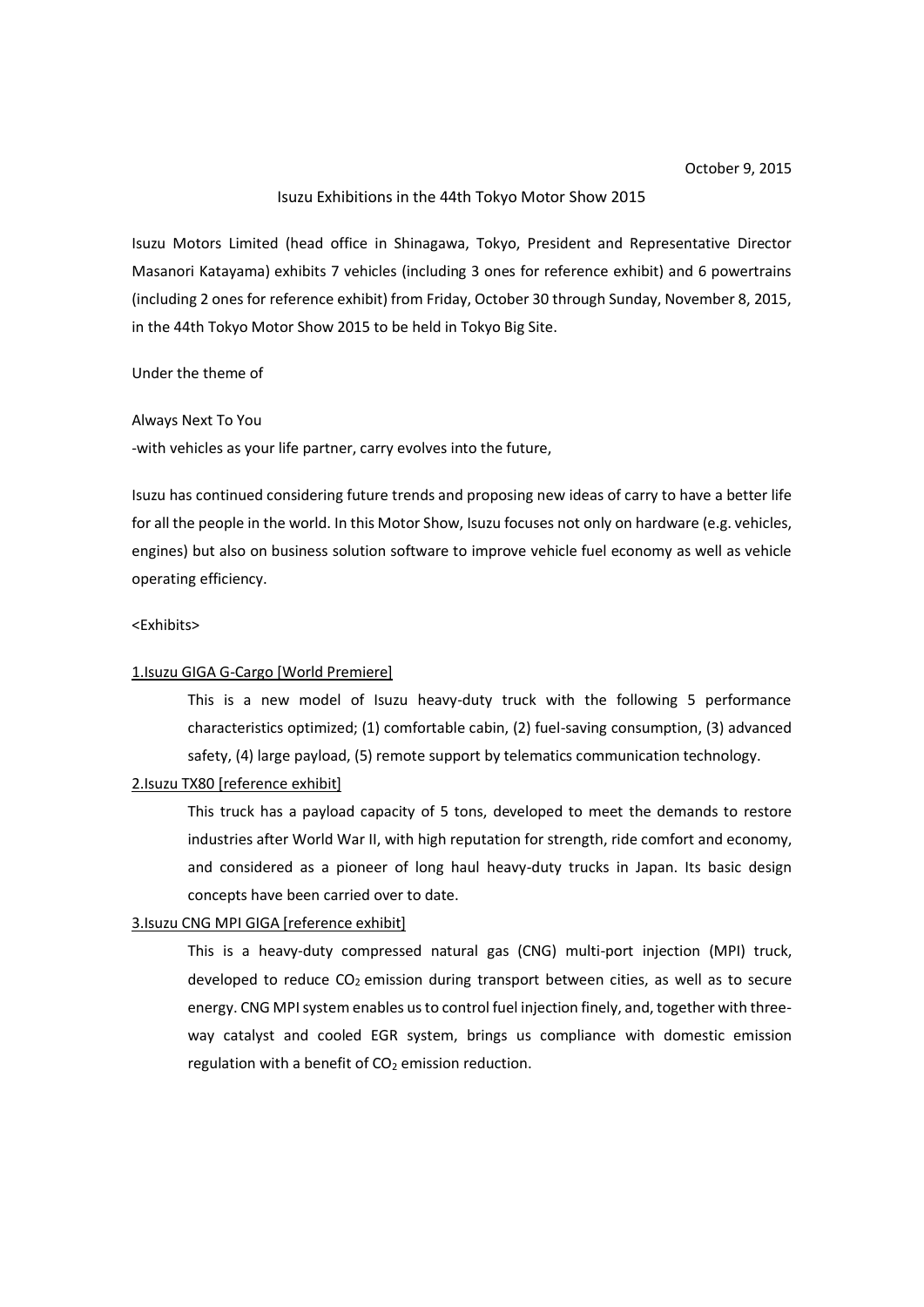### 4.Isuzu ELF Hybrid

This vehicle is provided with such new functions as EV mode (run quietly only on motor power) and 'Smart Glide +e' control. With the Smart Glide +e control, the vehicle running at a constant speed is operated in the fuel saving mode with clutch disconnected to utilize inertia. When vehicle speed drops or more power is needed, the motor provides additional power. So, smooth vehicle operation is realized.

### 5.Isuzu ERGA

The bus has a wide non-step area, and is equipped with a downsized in-line 4-cylinder engine to reduce weight and improve fuel economy. AMT is recommended to customers who want fuel economy more than dynamic performance, and AT to customers who want dynamic performance more than fuel economy. In any way, the vehicle has only 2 pedals and thus driving is easy.

#### 6.Isuzu FORWARD F-Cargo

The truck is equipped with lane departure warning system (LDWS), Isuzu electronic stability control (IESC) (vehicle skid control), pre-crash brake (PCB) system, and milliwave vehicle-tovehcle distance warning system (the former two systems are now available, and the latter two in the near future).

# 7.ISUZU D-MAX X-Series Hi-Lander 4-door < overseas production/sales> [reference exhibit]

D-MAX X-Series is a special model, differentiated from standard one with the red name badge, having characteristic appearance of sportiness and strength, and thus gaining a high reputation from overseas young people. The exhibited vehicle named 'Hi-Lander' is a premium luxurious model having a strong presence in a city.

### 8.Isuzu Engine and Transmission Series

Here we have Isuzu diesel engines and transmissions. Isuzu D-CORE represents a nextgeneration highly-efficient diesel engine series, in which Isuzu original concepts, technologies and performance are realized.

### ·Diesel Engines

#### (1)6UZ1-TCS diesel engine

This is a lightweight, compact design, yet powerful low-emission engine which generates high torque even at low speeds, and brings about better fuel economy.

#### (2)6NX1-TCS diesel engine [reference exhibit]

This is a new engine, in which lightweight and compact design has been realized to secure loading capacity, and is equipped with a 2-stage turbo to achieve high efficiency at all engine speeds.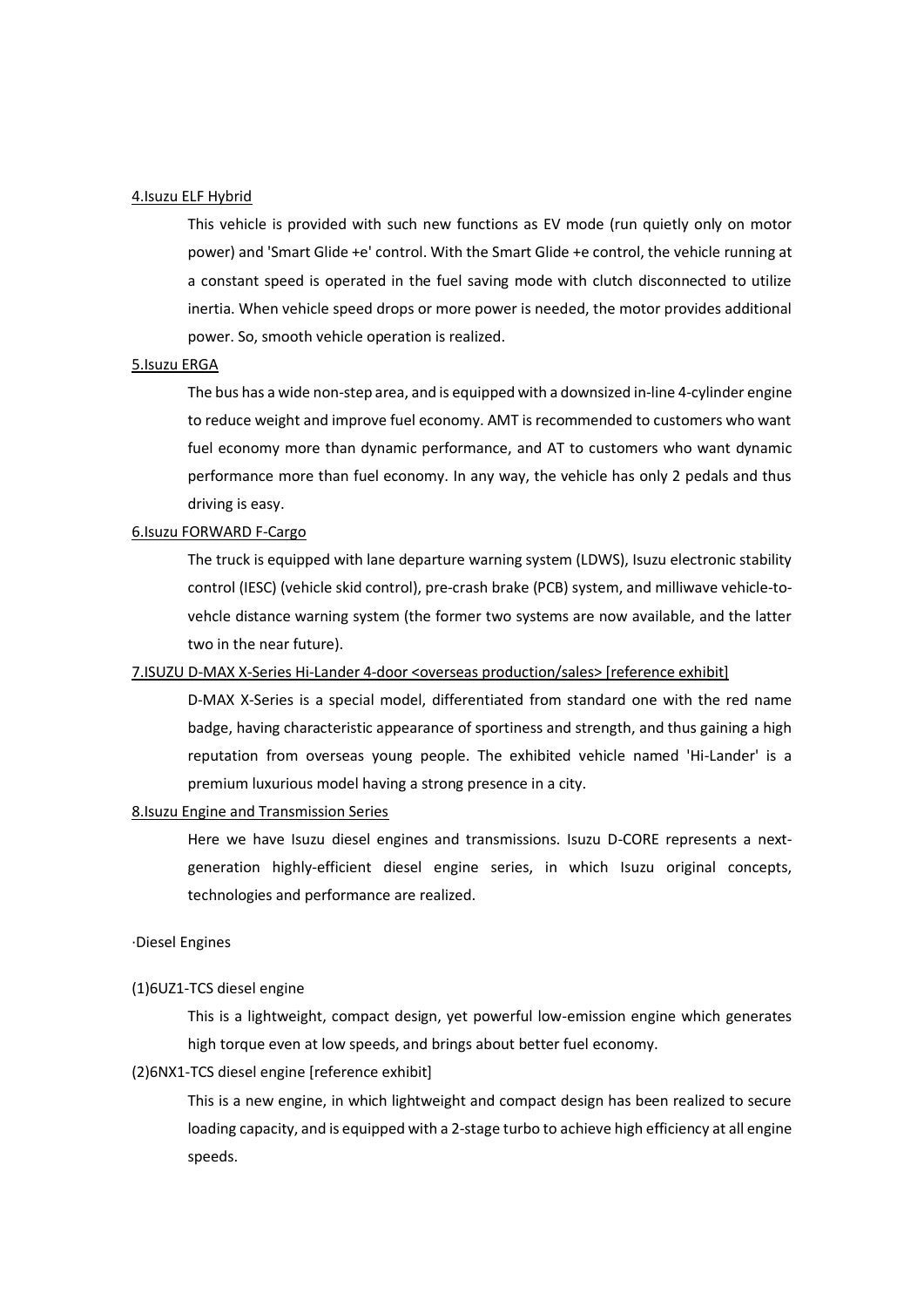#### (3)4HK1-TCS diesel engine

This is a down-sized engine developed for the new heavy-duty bus 'Erga'. Small displacement and compact design contribute to securing wide non-step area.

### ·Transmissions

#### (4)MJX12 transmission

This is an automated manual transmission (AMT) dedicated to a heavy-duty truck. Fuel economy is improved by adopting Smart Glide technology (disconnect clutch and shift gear to neutral to enable inertia running, when certain conditions are met).

#### (5)MEB9 transmission [reference exhibit]

This is a down-sized yet high-torque transmission. Fuel-saving consumption and low noise are realized by combining this transmission with the new 6NX1-TCS engine (reference exhibit).

# (6)MZW transmission

This is a lightweight, compact 6-speed automated manual transmission (AMT) developed for heavy-duty city buses, with which you can operate the bus easily without operating clutch. You can start the bus easily as it can creep and move very slowly. This transmission contributes to comfortable ride and reduction of driver fatigue.

### 9.View Assist Technology (VAT) and Isuzu Electronic Stability Control (IESC)

VAT utilizes a high-precision millimeter wave radar, as well as various types of sensors to enable us to detect potential risks early, and thus help a driver recognize, judge and maneuver the vehicle. IESC utilizes sensors to detect the driver's maneuvering as well as changes in vehicle behavior, and thus to give warning to a driver, and take over vehicle control (e.g. control engine and apply brake) to prevent an accident, if the truck attitude and behavior are considered dangerous.

# 10.Telematics system for commercial vehicles 'MIMAMORI' and Vehicle Operation Support Program 'PREISM'

Isuzu 'MIMAMORI' is a telematics system for commercial vehicles to communicate vehicle operating data on Internet, and thus analyze vehicle data remotely. With the system, Isuzu can offer various beneficial services (e.g. monitoring for compliance with traffic rules, ecodrive advice).

Isuzu further utilizes MIMAMORI, and starts to offer a new program named 'PREISM' for the new GIGA, which assists and supports vehicle operation. Isuzu always watches the trend in vehicle operating conditions, and recommends customers to take preventive action to secure stable vehicle operation.